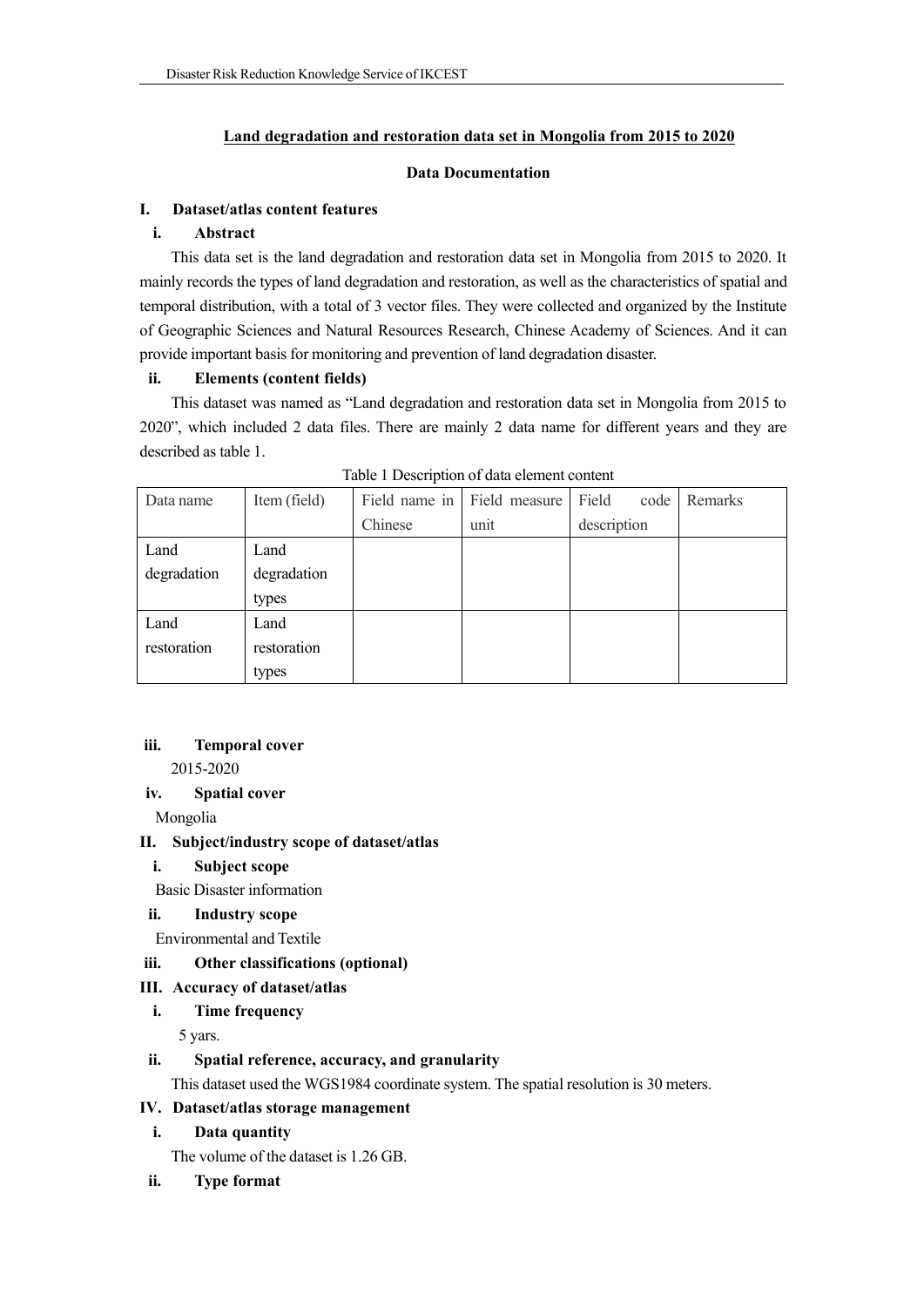This dataset was stored in hard disk with formats of ".shp".

### **iii. Update management**

Unscheduled update.

# **V. Quality control of the dataset/atlas**

### **i. Production mode**

Based on multi-source remote sensing image data, we adopted object-oriented classification method to obtain land cover data products of 2015 and 2020 in Mongolia with a spatial resolution of 30 meters. Based on the obtained land cover interpretation data, the forest, meadow and typical grassland, which obviously did not have land degradation, were combined and classified into areas without land degradation, and the information of features such as desert grassland, bare land, sandy land and desert were extracted separately. Under the support of GIS spatial analysis module, respectively 2015 and 2020 of land cover data stack operations, to build the transfer matrix of land cover, land degradation and land recovery type system. Finally, land degradation and land restoration data in Mongolia with a spatial resolution of 30 meters were obtained from 2015-2020.

## **ii. Data sources(condition selection)**

The original data was from the USGS official website.

# **VI. Sharing and usage method of the dataset/atlas**

# **i. Sharing methods and restrictions**

Full and open sharing.

## **ii. Contact information of the sharing service (condition selection)**

Online link address:

Contact Information for Service:

Name: Service group of Disaster Risk Reduction Knowledge Service System of IKCEST

Address:11A, Datun Road, Chaoyang District, Beijing, 100101, China, Institute of Geographic Sciences and Natural Resources Research, CAS.

Zip Code:100101

E-mail: ikcest-drr@lreis.ac.cn

#### **iii. Conditions and methods of usage**

This dataset can be opened usingArcGIS.

## **VII. Intellectual property rights of the dataset/atlas**

#### **i. Property rights (optional)**

Intellectual property of the dataset belonged to Institute of Geographic Sciences and Natural Resources Research, CAS.

#### **ii. Reference method of the dataset/atlas**

Land degradation and restoration data set in Mongolia from 2015 to 2020. Disaster Risk Reduction Knowledge Service of International Knowledge Centre for Engineering Sciences and Technology (IKCEST) under the Auspices of UNESCO, 2021.08.29.

#### **iii.** Usage contacts of the datasets/atlas

Name: Service group of Disaster Risk Reduction Knowledge Service System of IKCEST

Address:11A, Datun Road, Chaoyang District, Beijing, 100101, China, Institute of Geographic Sciences and Natural Resources Research, CAS.

Zip Code:100101

E-mail: ikcest-drr@lreis.ac.cn

### **VIII. Others (optional)**